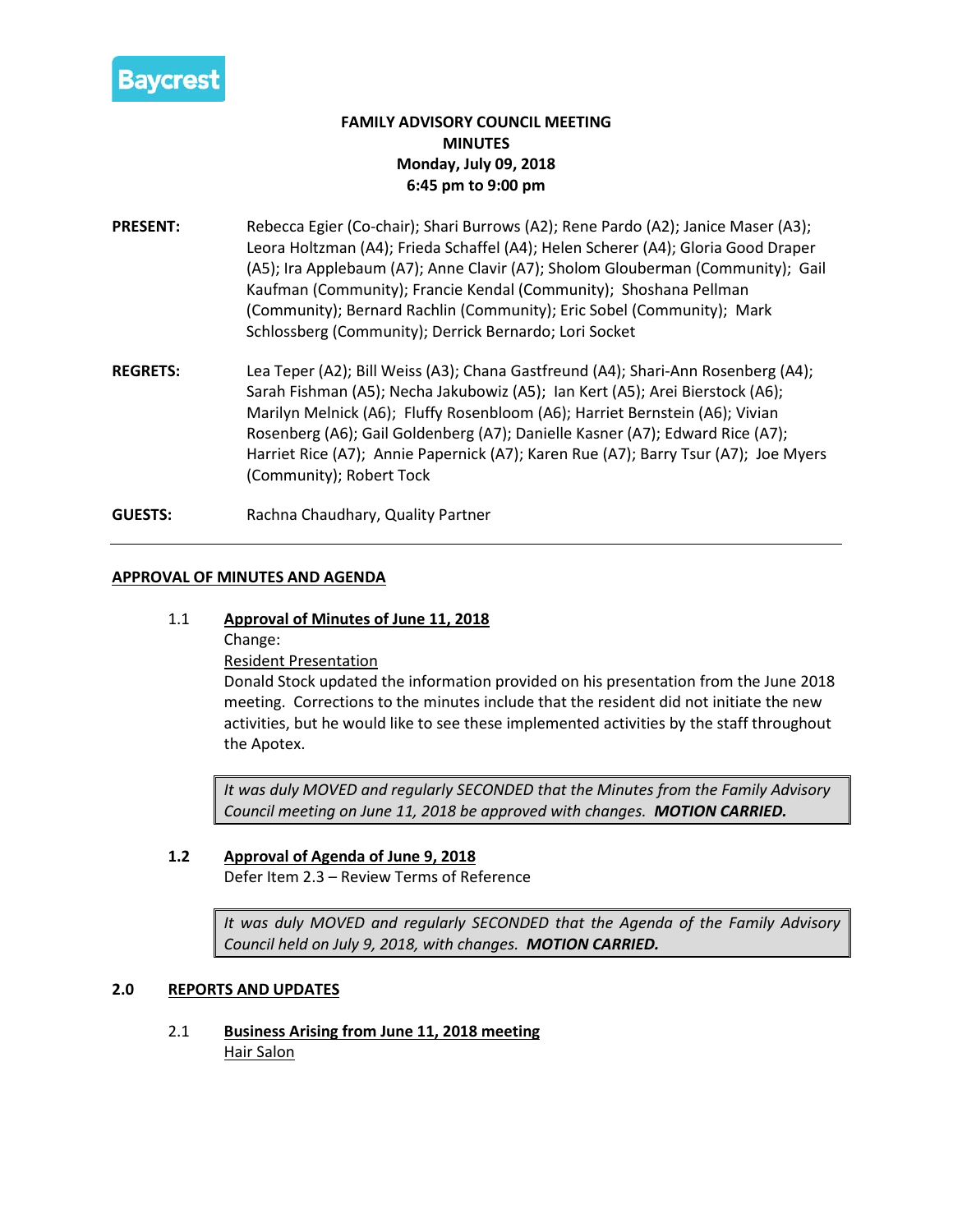The hair stylists are telling residents that they are only providing hair service in the resident room, and not downstairs, at an additional charge. The sign-off form given to the resident includes an automatic tip charged to the resident.

ACTION:

1. Derrick to meet with Scott Horn to review issues regarding the hair salon.

## **2.2 Apotex Resident Experience Presentation Rachna Chaudhary**

Rachna presented her report of the results of the Apotex Resident Experience survey for Q4. We surveyed 104 residents between April 1, 2017 and March 31, 2018, which is 56% of eligible residents. The survey was conducted by volunteers and the data was entered directly to i-pads. Rachna showed the international benchmarks set for each category and how we compared to other members in the SQLI consortium of long term care homes. The categories discussed included Food, Staff Responsiveness, Personal Control, Social Life, and Caring Staff. A copy of the presentation was included in the meeting package.

Discussion around the graphs presented in the powerpoint and how the margin of error was determined. Rachna will review this with the decision support team and respond to FAC. With regard to the Social Life graph, Rachna was asked to find out what things are being done at Schlegel and CapitalCare where the satisfaction trend is above average. It was also noted that we are below the other SQLI homes in regard to Caring Staff. Derrick addressed this issued and discussed some the improvements we have in place for the current year.

Rachna also presented a draft copy of the information which will be put on a poster which will highlight the top areas of strength, opportunities for improvement and ways we are taking action.

## **2.3 Surge Learning Demonstration –Lori Socket**

Lori gave a demonstration of the website where the mandatory learning modules are kept. The website i[s www.surgelearning.ca](http://www.surgelearning.ca/). To log on, the username is apotex.family and the password is family.

## **2.4 Apotex Update – Derrick Bernardo**

## Butterfly Effect / Apotex Initiatives

A lot of the initiatives in the Butterfly project have been put in place at Baycrest including:

- Apotex 5 is the Innovation Floor
- Apotex 2RF renovations (Derrick showed floor plans and sample color swatches)
- Long Term Care Suites of the Future
- PointClickCare Technology
- Tree of Life
- Falls Prevention, video surveillance/artificial intelligence project
- Palliative Care program
- **Motiview**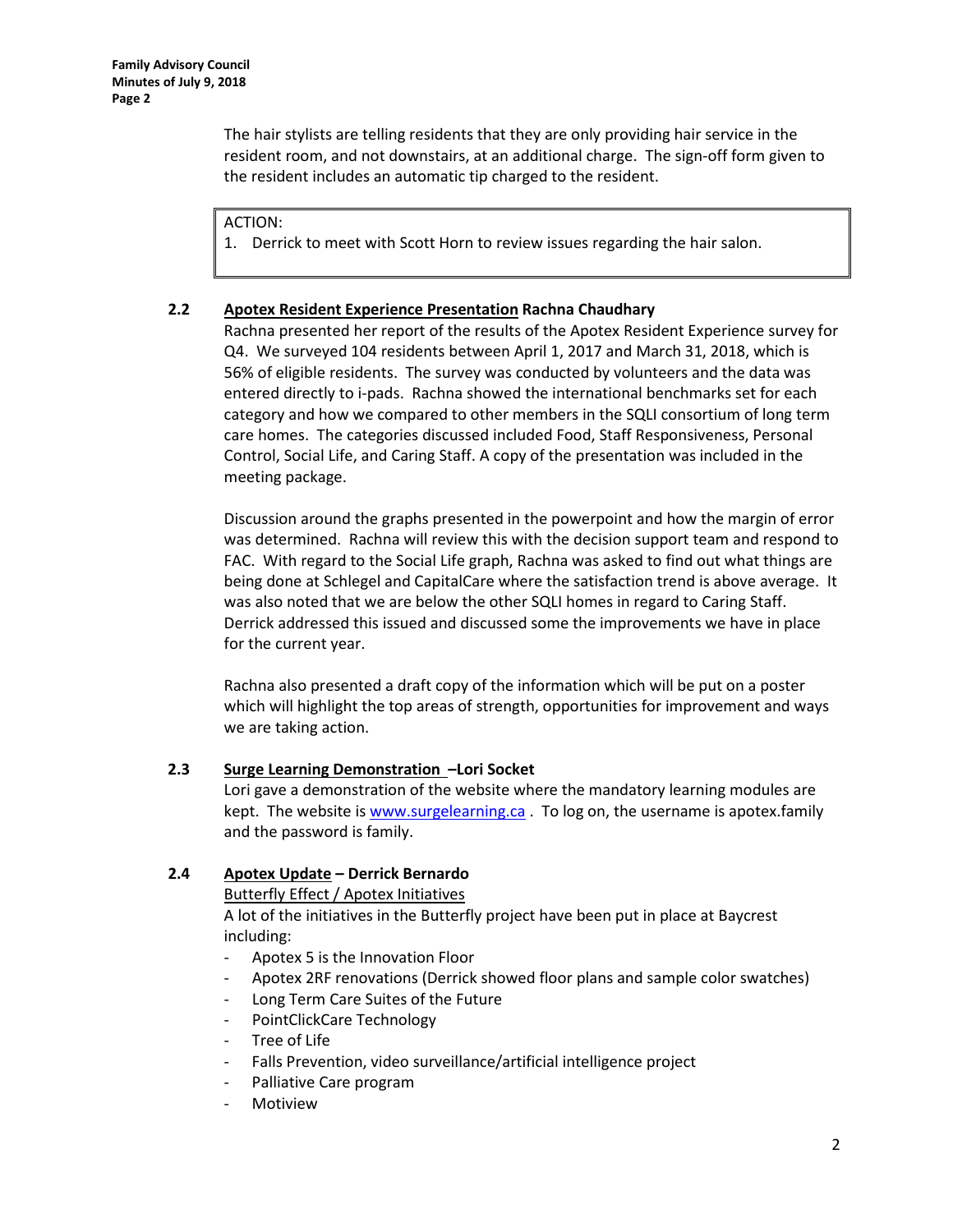**Family Advisory Council Minutes of July 9, 2018 Page 3**

#### **Staffing**

We received approval for 3 new PSW's on the night shift. There will also be an additional PSW added to Apotex 3GS. We are going to be looking at using a blended staffing model. We are also looking at installing a new time and attendance program which will require the staff to sign in and out.

#### Accreditation

We will be conducting a mock tracer in preparation for accreditation which will be occurring in the fall of 2019. We are looking for a family member to participate in the mock tracer. Please contact Lori if you want to volunteer.

## **3.0 NEXT MEETING**

The Family Advisory Council will next meet on Monday, August 13, 2018 at 6:45pm in the Exton Boardroom.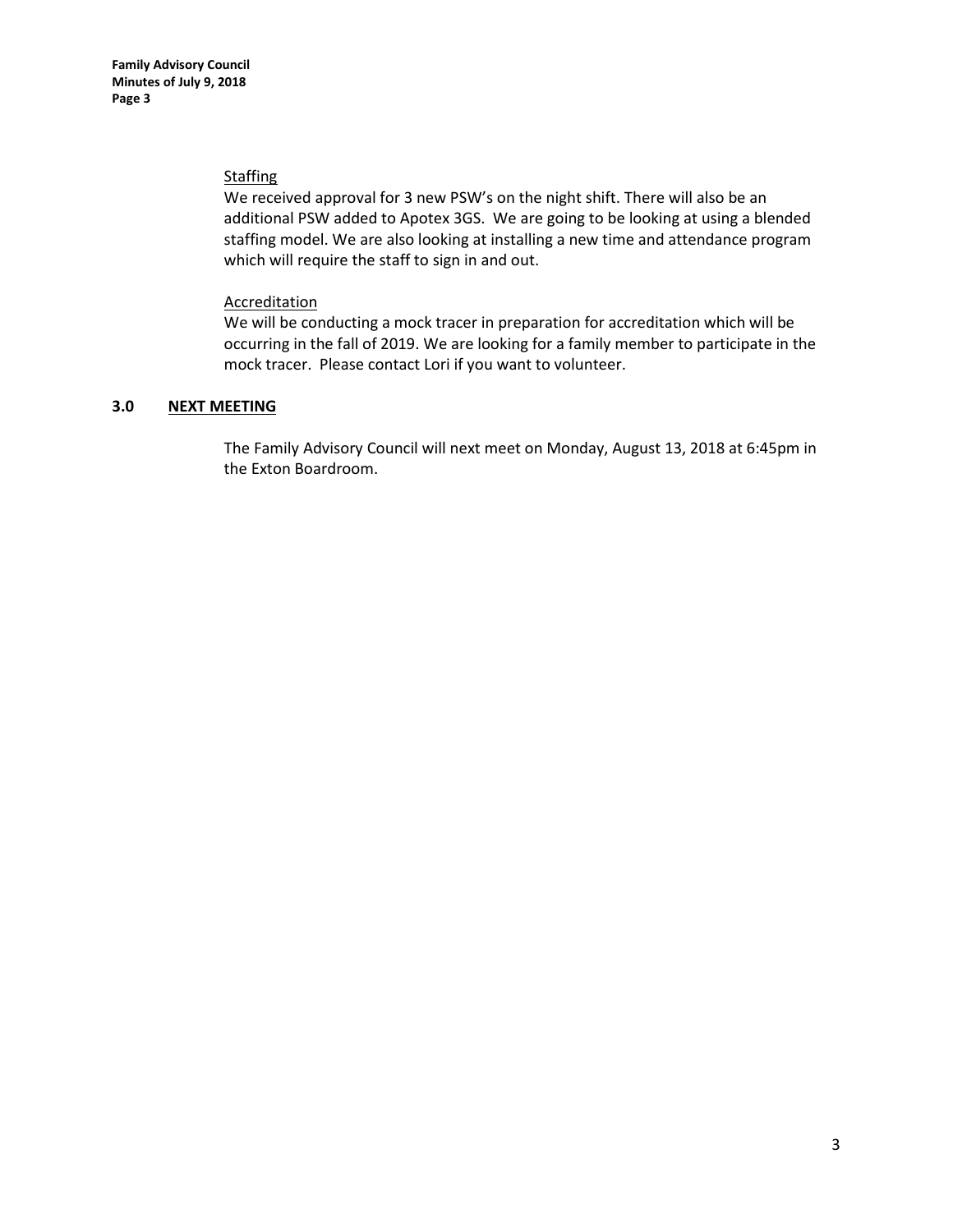

## **FAMILY ADVISORY COUNCIL MEETING MINUTES Monday, August 13, 2018 6:45 pm to 9:00 pm**

- **PRESENT:** Rebecca Egier (Co-chair); Shari Burrows (A2); Rene Pardo (A2); Janice Maser (A3); Frieda Schaffel (A4); Ian Kert (A5); Ira Applebaum (co-chair); Anne Clavir (A7); Gail Kaufman (Community); Francie Kendal (Community); Shoshana Pellman (Community); Bernard Rachlin (Community); Eric Sobel (Community); Derrick Bernardo; Lori Socket
- **REGRETS:** Lea Teper (A2); Bill Weiss (A3); Chana Gastfreund (A4); Shari-Ann Rosenberg (A4); Sarah Fishman (A5); Leora Holtzman (A4); Helen Scherer (A4); Gloria Good Draper (A5); Necha Jakubowiz (A5); Arei Bierstock (A6); Marilyn Melnick (A6); Fluffy Rosenbloom (A6); Harriet Bernstein (A6); Vivian Rosenberg (A6); Gail Goldenberg (A7); Danielle Kasner (A7); Edward Rice (A7); Harriet Rice (A7); Annie Papernick (A7); Karen Rue (A7); Barry Tsur (A7); Sholom Glouberman (Community); Joe Myers (Community); Mark Schlossberg (Community); Robert Tock
- **GUESTS:** Deb Galet, Executive Director, Ambulatory Clinical Services, Interprofessional Practice, Culture and Arts Scott Horn, Program Director, Support Services Aviva Altschuler, Manager, Culture and Arts Rheta Fanizza, Executive Vice President, Residential and Community Programs

## **APPROVAL OF MINUTES AND AGENDA**

## 1.1 **Approval of Minutes of July 9, 2018**

Addition:

2.4 While all the initiatives are wonderful, the FAC asks that they be informed about bedside treatments and day-to-day management in the Apotex.

*It was duly MOVED and regularly SECONDED that the Minutes from the Family Advisory Council meeting on July 9, 2018 be approved with addition. MOTION CARRIED.*

## **1.2 Approval of Agenda of August 13, 2018**

Addition:

3.2 Strategic Planning (Rheta Fanizza)

*It was duly MOVED and regularly SECONDED that the Agenda of the Family Advisory Council held on August 13, 2018, with changes. MOTION CARRIED.*

#### **2.0 REPORTS AND UPDATES**

**2.1 High Holiday Payment Structure Deb Galet, Executive Director, Ambulatory Clinical Services, Interprofessional Practice, Culture and Arts**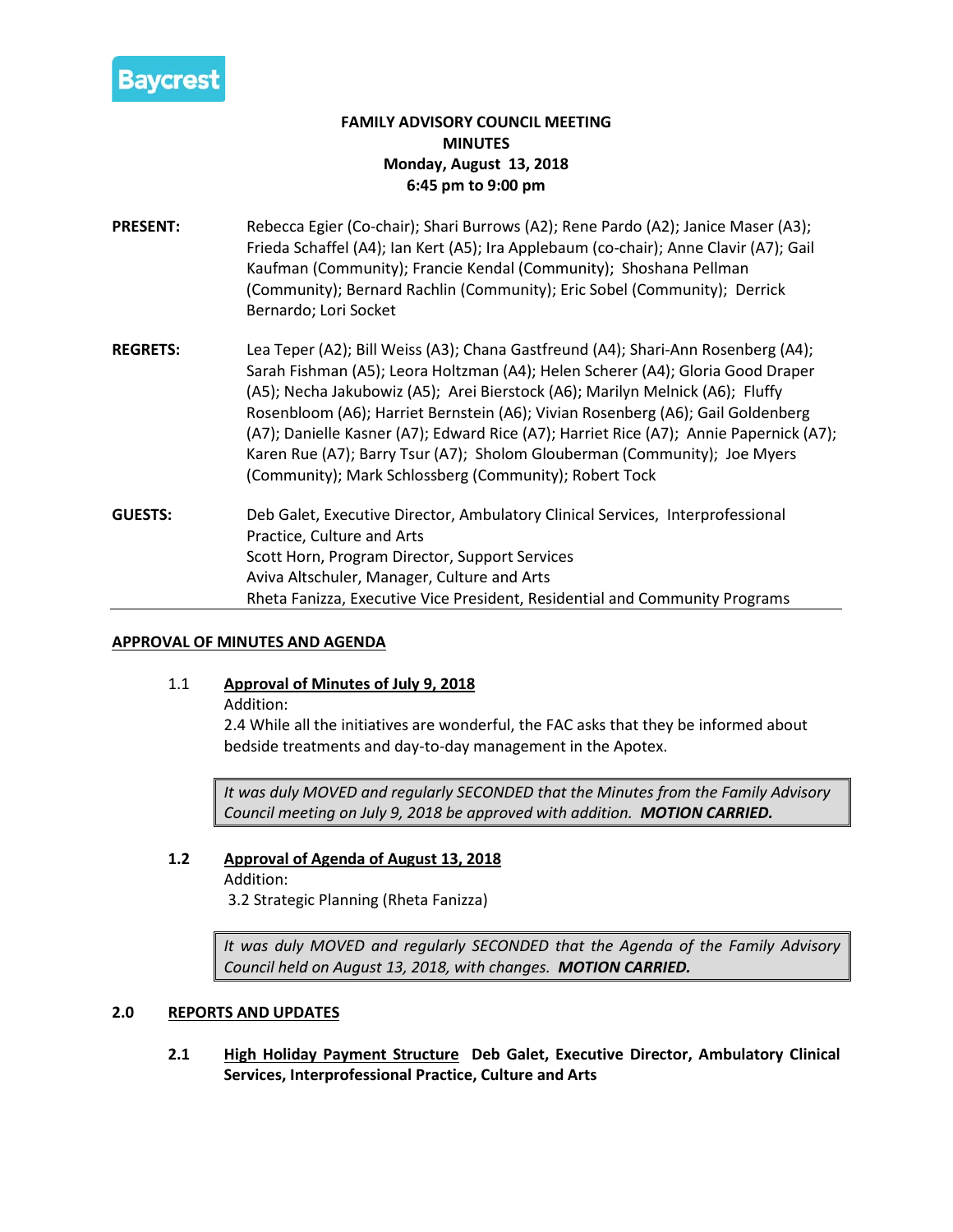Deb Galet, representing Culture, Arts and Spiritual Care departments, presented an update on the High Holiday planning. We have made some changes to the pricing for the tickets. This year, we will be running multiple services simultaneously, which will require a lot of staff. The orthodox services will be in the Wortsman Hall, and the Reform/Liberal services in the Winter Garden. We will also be setting up chairs on the floors overlooking the Winter Garden. Cost to the residents is free. This year we are making the change so that the cost for private companions is also free. Additional costs are being set at \$108 per person; children under bar mitzvah age are free. Tickets will be sold at the Winter Garden.

## RECOMMENDATION:

1. Each resident plus one guest are admitted free, regardless of whether they are a private companion or family member.

## **2.2 Hair Salon Update Scott Horn**

Scott Horn provided an update to the beauty salon. We are currently 2 years into the 3 year agreement with the hair salon. Scott had met with Derrick and Anne C. to review the concerns with the hair salon. An informal survey was conducted with regard to the prices charges at our salon. Our salon is charging prices slightly higher than on average, however they say that they are spending more time per client than on average. Concerns raised include:

- Is there a portering fee of \$20 to take residents to the salon? Scott will speak to the salon owners.
- The increase in price is due to the fact that it takes longer to do our resident's hair, however, when they attended the FAC meeting, they stated that it was due to the increase in minimum wages.
- We have had 2 increases in fees in a one year period.
- Is there a way of informing families of other options instead of using the hair salon.
- Should we be putting out a call for a new RFP.
- Confirmation if there is an automatic tip added to the bill.
- Staff insisting that the service needs to be performed in the resident room at an additional fee.
- Why are residents getting soaked when they are having their hair washed in the salon.

Scott will review these concerns and will report back at a future meeting.

## **2.3 Supportive Oral Health Care Nelly Villacorta-Siegal**

Nelly Villacorta-Siegal presented an update regarding the supportive oral Health Care program providing dental care in the resident room. An information sheet was circulated regarding the care being offered through the program. Nelly looked to the FAC for support and approval for posting a flyer/ information sheet in resident rooms.

## **2.4 Virtual Baycrest Learning Academy Aviva Altschuler**

Aviva Altschuler provided an update on the Virtual Baycrest Leaning Academy, which is a partnership with Ryerson University utilizing telehealth technology, bringing higher level lectures to Baycrest. A grant was received to develop a plan to bring these lectures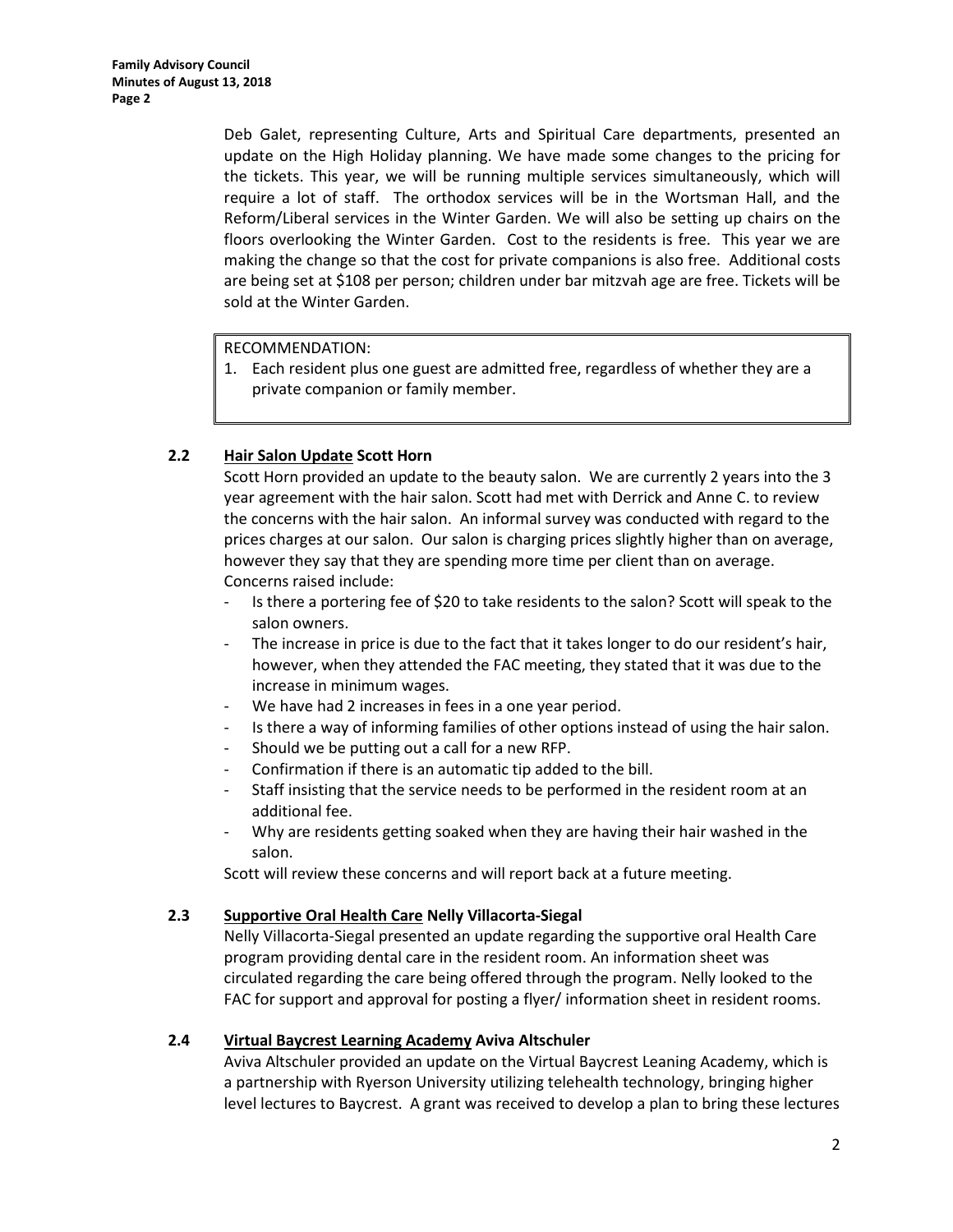to Baycrest utilizing telehealth technologies. The study will take place on both Apotex 2 and 4. The study has been submitted for REB approval.

### **2.5 Strategic Planning Rheta Fanizza**

Rheta Fanizza presented the summary of the approved Strategic Plan 2018-2023. Discussion included a review of the 4 goals. Rheta asked where we would like to see the focus. Discussion included:

- The need for clear communication.
- Results from the previous strategic plan, were the goals met?
- Initiatives started in the past ie. Care conference working group
- The need for each family to feel that the care for their loved one has improved over the past year.
- Values of Jewish heritage

#### ACTION:

- 1. Include Rheta to the agenda for the next meeting to brainstorm how the FAC can be included in initiatives and committees.
- 2. FAC members to review Strategic Plan 2018-2023 and come prepared for discussion at the September meeting.

#### **3.0 STANDING ITEMS**

#### **3.1 Apotex Update – Derrick Bernardo**

#### Ministry of Health Inspection

We are currently undergoing our Ministry of Health Resident Quality Inspection. They have informed us that this is the more intense version. At the next meeting, we should have a report with regard to their findings.

#### Projects

Long Term Care Suites of the Future and 2 North Renovations: We are currently challenged with finding bidders to contract for these project. Also, for the 2 North renovations, we are waiting for the government to complete the care-taker phase and approve our project.

5 North Wandering Project: We had expected the contractor to put in the walls by July  $30<sup>th</sup>$ , 2018 however, he was called away and the project has been put on delay. Innovation: The  $5<sup>th</sup>$  floor has been identified as our innovation floor. We are working with students from the CLRI, Centre for Learning and Research. They have been asking questions of our staff such as what does innovation mean to them. We are also looking at designing the innovation floor to showcase our initiatives which are either rolled outed or about to be.

Documentation Software: We are moving very quickly to completing the transfer to our new documentation software, PointClickCare. We are reviewing our policies and procedures with regard to the templates, and with our consultants, we are building the software for our tools and assessments to be in place. Education will occur during the months of September and October. The go-live date is October  $30<sup>th</sup>$ . One of the main advantages of this program is that care planning will be very individualized.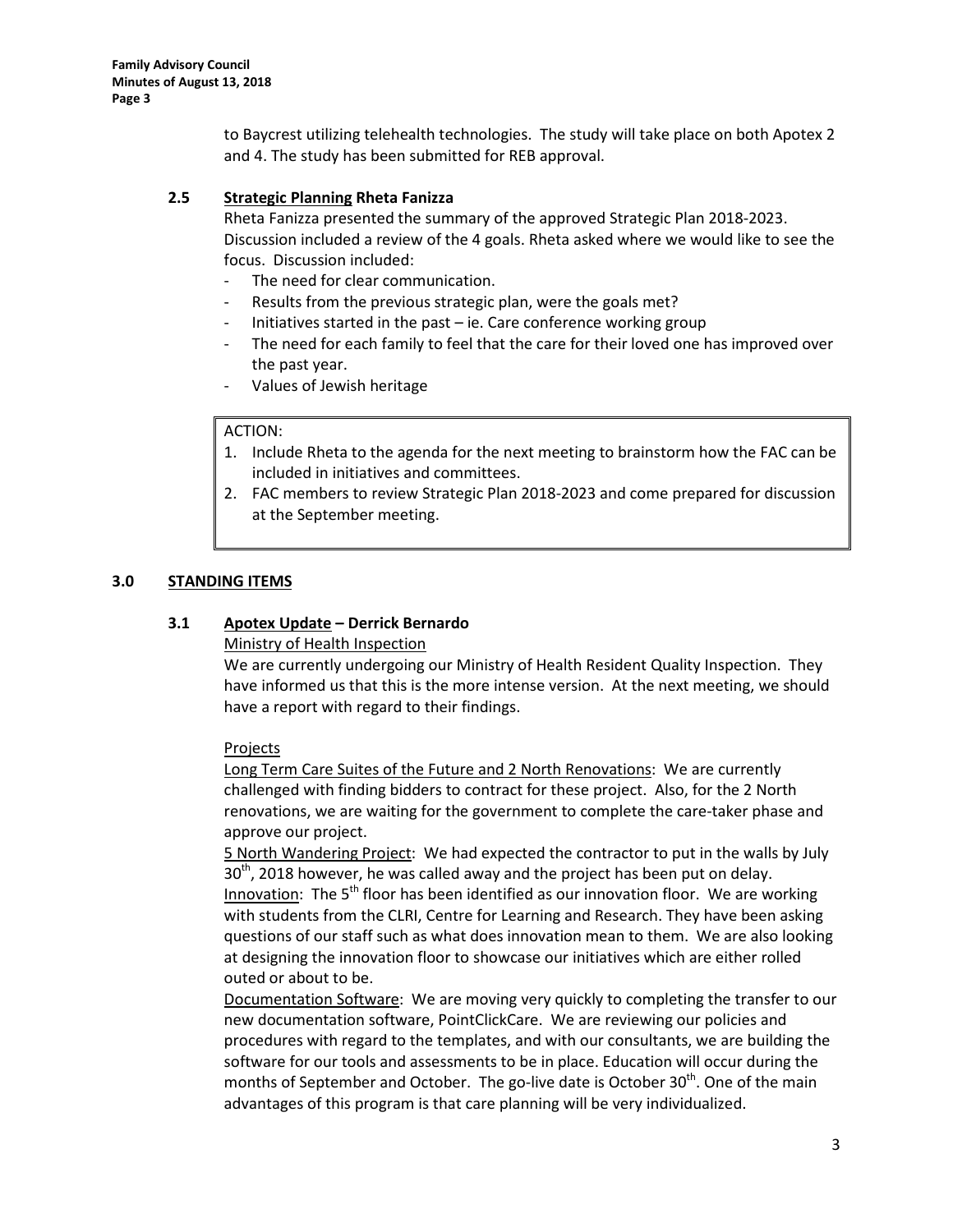**Family Advisory Council Minutes of August 13, 2018 Page 4**

> Billing: Part of the software we are installing is a billing component. Some families are currently billed on the last day of the month. The new system only allows for us to bill for the current month. Our residents will be grandfathered with the new system and will be billed the same way they have been billed, however they will be invoiced showing the amount due to the end of the new billing period. A letter will be posted to the family information board and will be attached to the bill currently sent out from finance. Discussion ensued regarding the wording of the notice. We are also looking for advice as to how we move away from the use of credit cards.

## **4.0 NEXT MEETING**

The Family Advisory Council will next meet on Monday, September 17, 2018 at 6:45pm in the Exton Boardroom.

Agenda items for upcoming meeting: Strategic Plan – Brainstorming session Chef Derek – menu updates Temperature Recreation Therapy update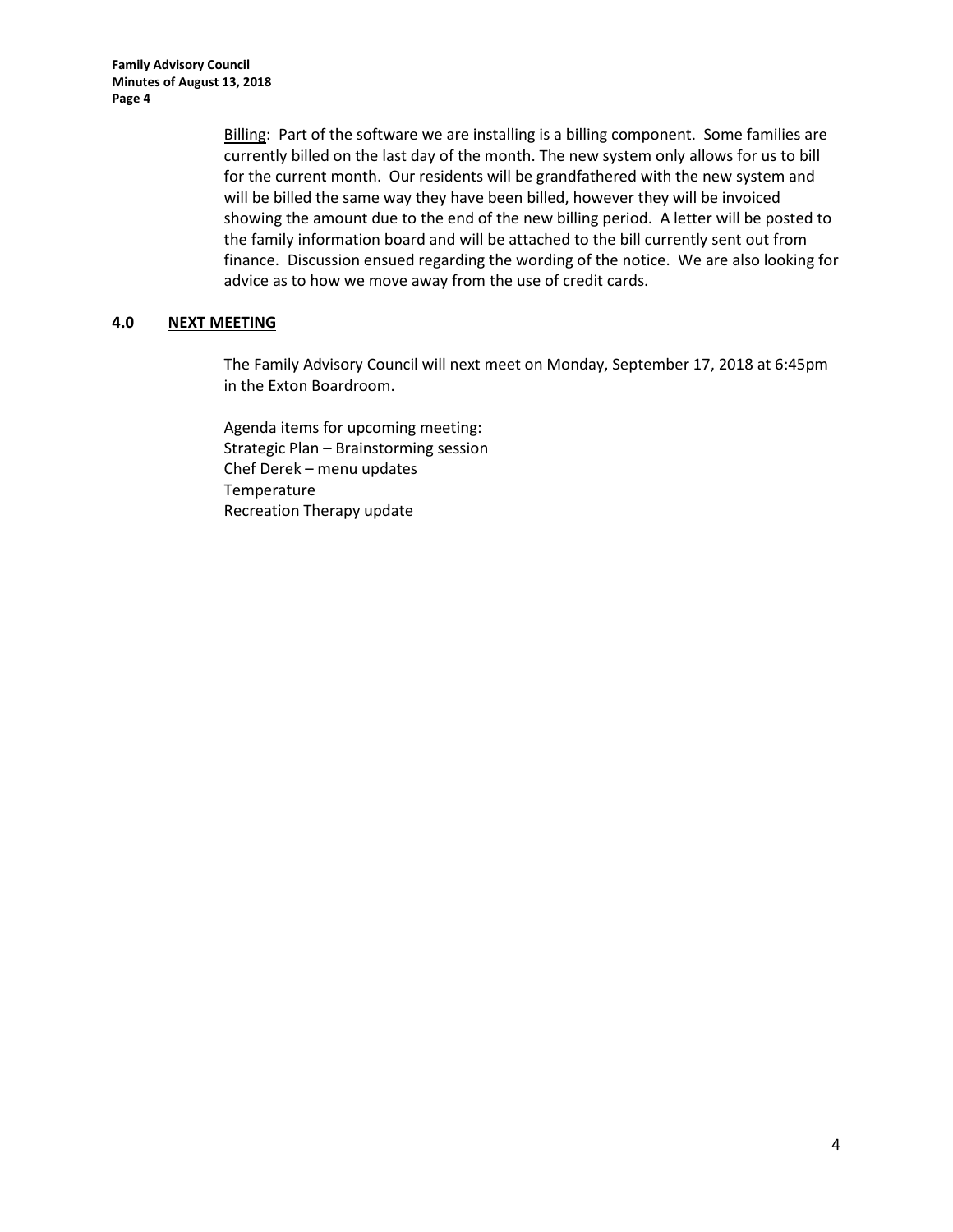

## **FAMILY ADVISORY COUNCIL MEETING MINUTES Monday, September 17, 2018 6:45 pm to 9:00 pm**

- **PRESENT:** Rebecca Egier (Co-chair); Shari Burrows (A2); Rene Pardo (A2); Janice Maser (A3); Shari-Ann Rosenberg (A4); Frieda Schaffel (A4); Gloria Good Draper (A5); Sarah Fishman (A5); Ian Kert (A5); Ira Applebaum (co-chair); Anne Clavir (A7); Gail Goldenberg (A7); Heather Nochomovitz (A7); Sholom Glouberman (Community); Gail Kaufman (Community); Francie Kendal (Community); Shoshana Pellman (Community); Bernard Rachlin (Community); Mark Schlossberg (Community); Robert Tock(Community); Eric Sobel (Community); Derrick Bernardo; Lori Socket
- **REGRETS:** Lea Teper (A2); Bill Weiss (A3); Chana Gastfreund (A4); Leora Holtzman (A4); Helen Scherer (A4); Necha Jakubowiz (A5); Arei Bierstock (A6); Marilyn Melnick (A6); Fluffy Rosenbloom (A6); Harriet Bernstein (A6); Vivian Rosenberg (A6); Danielle Kasner (A7); Edward Rice (A7); Harriet Rice (A7); Annie Papernick (A7); Karen Rue (A7); Barry Tsur (A7); Joe Myers (Community);
- **GUESTS:** Kataryna Nemethy Cindy Plunkett Lisa Sockoloff Phillip Black Derek Martens Debbie Martinussen

#### **APPROVAL OF MINUTES AND AGENDA**

#### 1.1 **Approval of Minutes of August 13, 2018**

*It was duly MOVED and regularly SECONDED that the Minutes from the Family Advisory Council meeting on August 13, 2018 be approved. MOTION CARRIED.*

#### **1.2 Approval of Agenda of September 17, 2018**

Defer: 2.3 Strategic Plan – Brainstorming

Addition: New Business Items:

- Sensory Carts
- **Temperature**

*It was duly MOVED and regularly SECONDED that the Agenda of the Family Advisory Council held on September 13, 2018,be approved with changes. MOTION CARRIED.*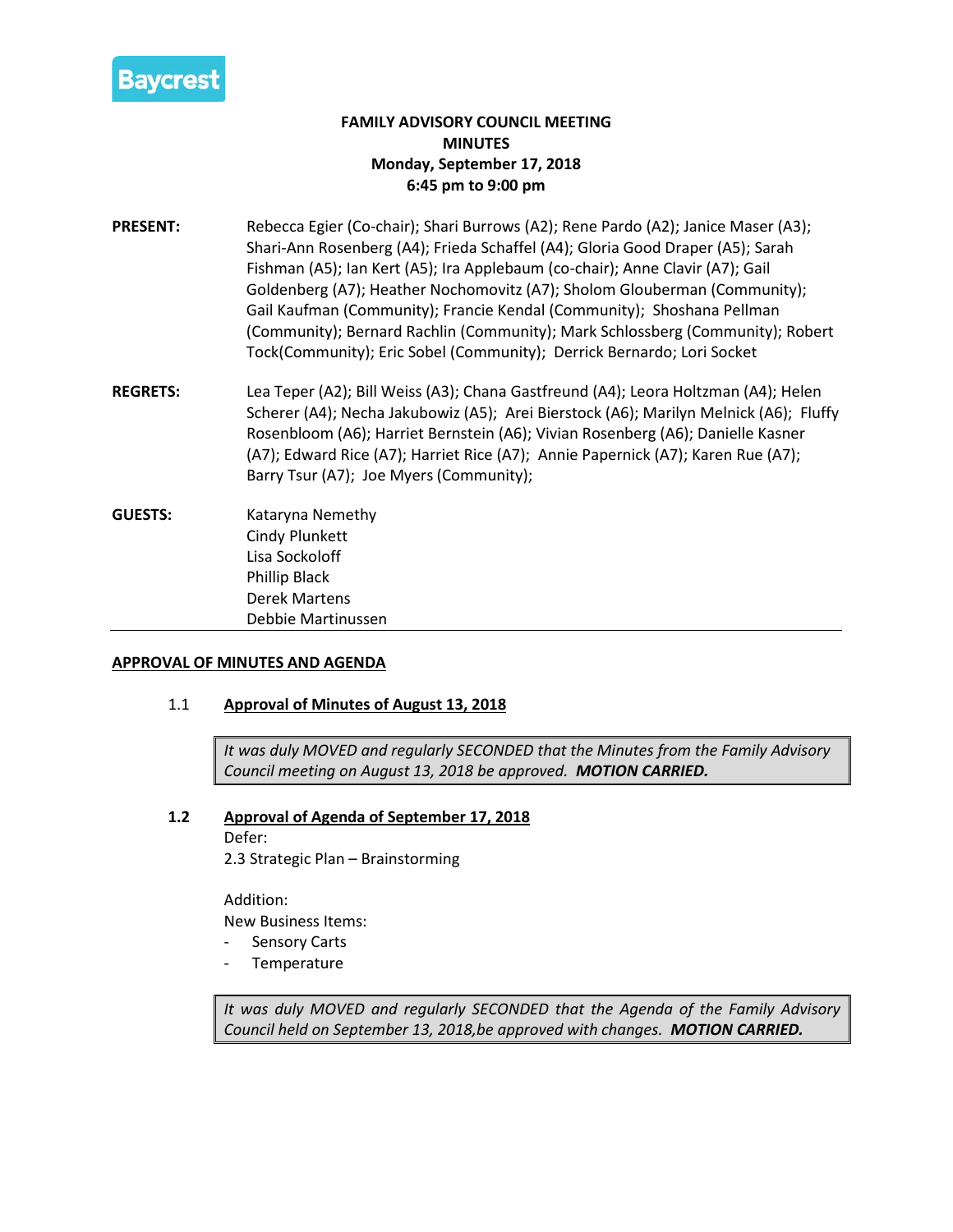### **2.0 REPORTS AND UPDATES**

## **2.1 LTC Augmented Reality Innovation Program Cindy Plunkett, Manager of On-Line Learning**

Cindy introduced the LTC Augmented Reality Innovation Program. Cindy spoke about the Care Story App. This application is leveraging augmented reality whereby we would be able to have an encrypted QR Code to be posted outside of the residents' rooms. The information stored would include a story about the client in the room. The staff would be able to scan the code bar and obtain up to date information, social history, care preferences, life history and the need for adaptive equipment such as hearing aids or walkers. Families would be able to load videos about their loved one. The resident would also be able to load information and pictures to the code bar. The goal is to help reduce behaviours seen in clients with dementia.

#### Issues addressed:

- The information is encrypted so that a person with a QR application on their cell phone cannot automatically scan the information outside the resident room.
- Are there links to the existing programs visual care plan and life story tree?
- The app would be most beneficial for new staff or when a resident returns to the unit.
- Would new information be flagged when it is added to the app?
- The pilot of this project will run until the end of December 2018. It would be rolled out in the new year. The clients can choose if they want to opt in or not. The research project will run for 1 full year to collect the data.
- Will this add more work for the staff to do? It should be very simple for the staff  $-3$ small steps. It would be beneficial to the staff if the app opened up on the page showing the care plan.
- Will there be accommodations on the app where the client and their care givers do not speak engish as their first language?

## **2.2 Menu Updates Chef Derek Martens and Debbie Martinussen**

Debbie Martinussen presented the menu updates for the fall menu which will be launched on October 8, 2018. The menu has been approved by the food committee. We recently held a food expo to bring some the food to the residents and families to test. We have a 3 week menu. We have maintained the popular items with some tweaks in the recipes, and the chef has added some new recipes. We have incorporated a new ingredient control system. This will help keep consistency in the flavor of our meals.

Issues raised:

- Mistakes are still being made when serving the minced and pureed meals to specific residents. We need to ensure that the right meal is being served to each resident. Deb assured that audits are always being done. Results from these audits show that we are 97% accurate.
- The utensils and new plates are not always appropriate for residents to use. As a result, food is sliding off the plate.
- The menu is not always posted in the dining room.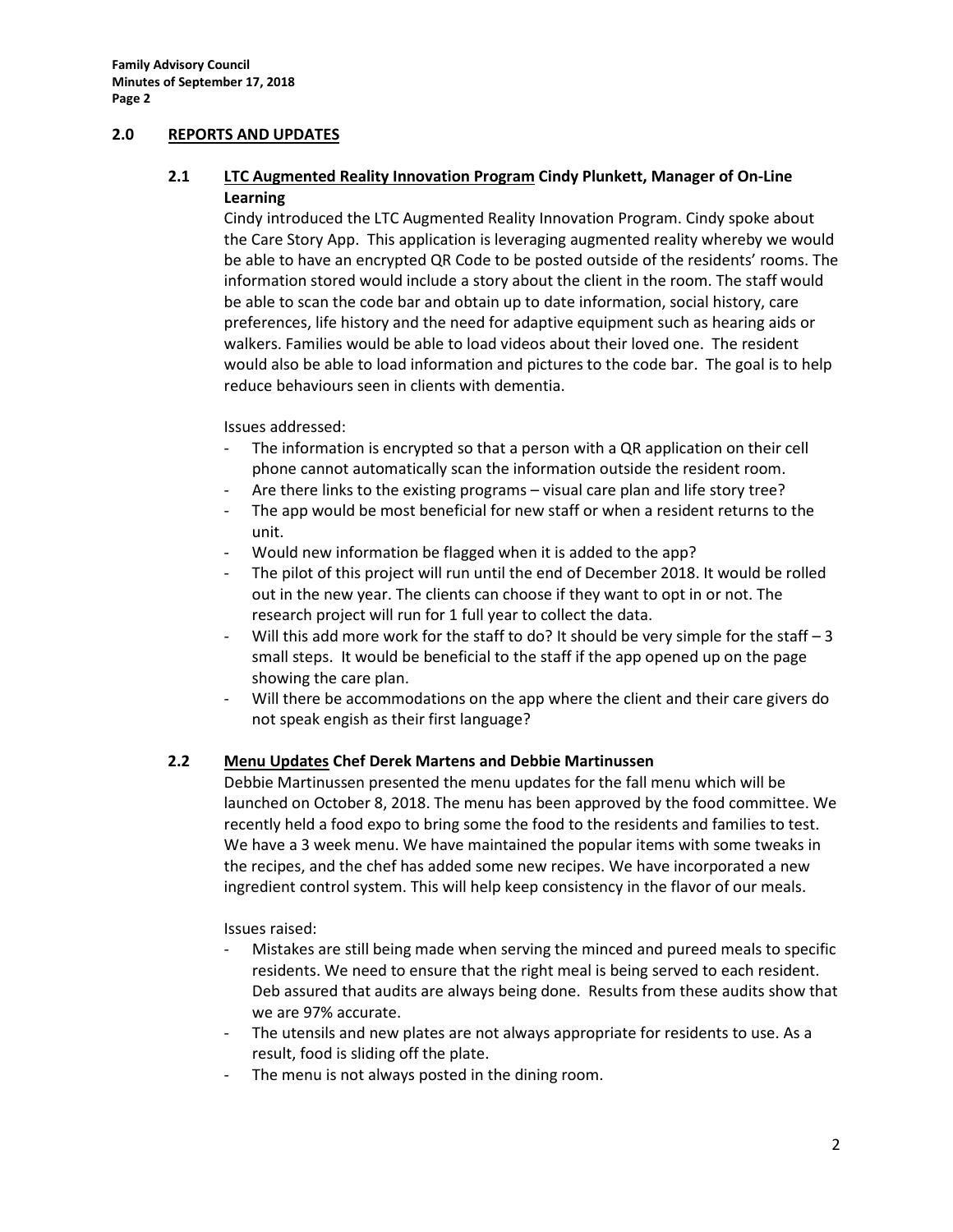- Can we post the nutritional values of the foods served? The meal contents are inputted into our food services management software. Each recipe has been added. At any point, we can look up the nutritional content of the meals served.
- The snack menu has changed to include fresh baked cookies, fruit, puddings, and cheese and crackers.
- Soup will not be cancelled at dinner.

# **2.3 Strategic Plan - Brainstorming Rheta Fanizza**

Deferred to October, 2018

## **2.4 Family Experience Survey Derrick Bernardo**

Derrick presented the updated Family Experience Survey for discussion and approval. The survey was updated with the information provided by email. The survey will be mailed out to families, with a stamped return envelope. The information received will be evaluated by our quality dept.

*It was duly MOVED and regularly SECONDED that the Family Experience Survey be approved. MOTION CARRIED.*

## **3.0 STANDING ITEMS**

## **3.1 Apotex Update – Derrick Bernardo**

## Ministry of Health Inspection

We had the ministry come to the Apotex to perform an intensive review, over a 3 week period. There were 3 inspectors present during this time. The results should be out by the end of September. Derrick will provide an update at the next meeting.

## PointClickCare

PointClickCare is the new e-health program. We are working within our timelines to ensure that we will be able to go live with the program by the end of October. We are currently training all staff and managers with regard to the assessment tools and policies. There will be more communication as we roll out the program. There will be a physician ordering program included in PointClickCare. This is a new initiative, and we will be the first in Canada to have this.

## Invoices

When we move to PointClickCare, there will be an impact on how we invoice our residents. Communication will be provided to families as we move forward.

## Gracious Dining Project

The Gracious Dining project will continue. We are including training for staff as the program is integrated on each unit. We are currently focusing on the costs involved in purchasing items to assist with the flow of the program, including hampers and the cost of washing the linens. The Gracious Dining program focusses on how we feed our residents, including their dietary needs and their likes/dislikes. The focus is to improve customer service, by improving the ambience in the dining rooms. We are also renovating the dining rooms.